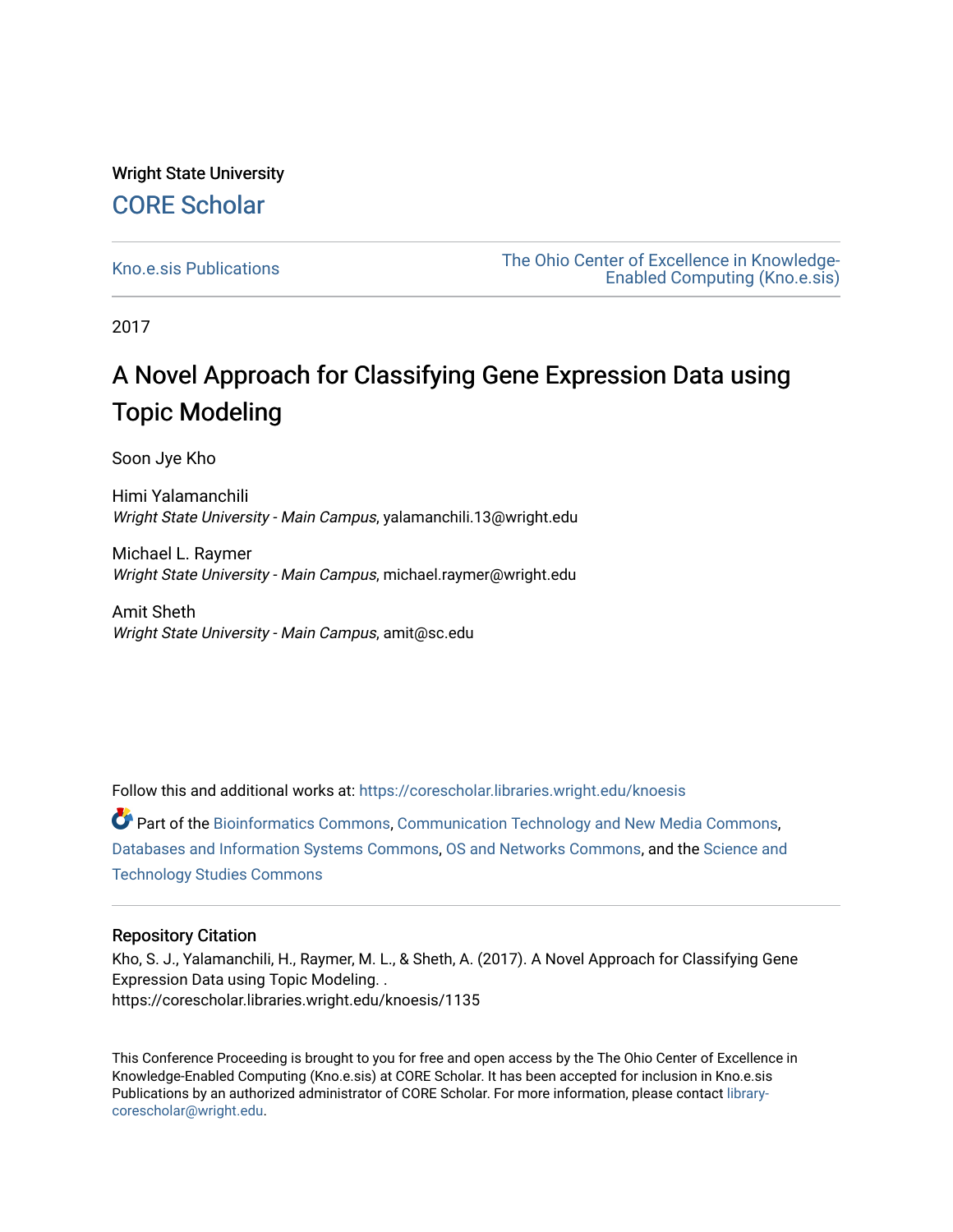# A Novel Approach for Classifying Gene Expression Data using Topic Modeling

Soon Jye Kho<sup>∗</sup> Knoesis Center, Wright State University 3640 Colonel Glenn Hwy Dayton, Ohio 45431 soonjye@knoesis.org

Michael L. Raymer Knoesis Center, Wright State University 3640 Colonel Glenn Hwy Dayton, Ohio 45431 michael.raymer@wright.edu

#### ABSTRACT

Understanding the role of differential gene expression in cancer etiology and cellular process is a complex problem that continues to pose a challenge due to sheer number of genes and inter-related biological processes involved. In this paper, we employ an unsupervised topic model, Latent Dirichlet Allocation (LDA) to mitigate overfitting of high-dimensionality gene expression data and to facilitate understanding of the associated pathways. LDA has been recently applied for clustering and exploring genomic data but not for classification and prediction. Here, we proposed to use LDA in clustering as well as in classification of cancer and healthy tissues using lung cancer and breast cancer messenger RNA (mRNA) sequencing data. We describe our study in three phases: clustering, classification, and gene interpretation. First, LDA is used as a clustering algorithm to group the data in an unsupervised manner. Next we developed a novel LDA-based classification approach to classify unknown samples based on similarity of co-expression patterns. Evaluation to assess the effectiveness of this approach shows that LDA can achieve high accuracy compared to alternative approaches. Lastly, we present a functional analysis of the genes identified using a novel topic profile matrix formulation. This analysis identified several genes and pathways that could potentially be involved in differentiating tumor samples from normal. Overall, our results project LDA as a promising approach for classification of tissue types based on gene expression data in cancer studies.

#### KEYWORDS

Topic modeling, Latent Dirichlet Allocation, Clustering, Classification, Machine learning, Cancer, Gene expression

ACM-BCB '17, August 20-23, 2017, Boston, MA, USA

© 2017 Association for Computing Machinery. ACM ISBN 978-1-4503-4722-8/17/08. . . \$15.00

<https://doi.org/10.1145/3107411.3107483>

Hima Bindu Yalamanchili<sup>∗</sup> Knoesis Center, Wright State University 3640 Colonel Glenn Hwy Dayton, Ohio 45431 himay.87@gmail.com

Amit P. Sheth Knoesis Center, Wright State University 3640 Colonel Glenn Hwy Dayton, Ohio 45431 amit@knoesis.org

## 1 INTRODUCTION

Traditional diagnosis for cancer is based on clinical and morphological data, but these methods have been reported to have limitations in their diagnostic ability. [\[1,](#page-6-0) [12\]](#page-6-1). To overcome the limitations, cancer detection based on genomic data has been proposed [\[17,](#page-6-2) [18\]](#page-6-3). In recent years, with the wide employment of microarray and nextgeneration sequencing methods, increase in data volume poses both promise and challenges to researchers in identifying patterns and analyzing the data [\[15\]](#page-6-4). Although there has been a lot of research in the identification of differentially expressed genes associated with various types of cancer tissues, typically small sample size and high dimensionality of expression data continues to pose challenges to researchers. Understanding and interpretation of results remains a key challenge in analyzing gene expression data.

Topic modeling, a machine learning approach has shown promise in the fields of text mining and image retrieval, where it has been successfully implemented to extract information from high dimensional data [\[6,](#page-6-5) [14,](#page-6-6) [24\]](#page-6-7). Latent Dirichlet Allocation (LDA) is one of the most popular topic modeling approaches in text mining among others like Latent Semantic Indexing (LSI) and Probabilistic Latent Semantic Analysis (PLSA) [\[9,](#page-6-8) [11\]](#page-6-9). Since its emergence, researchers have implemented this approach in biomedical text mining as well [\[4,](#page-6-10) [25\]](#page-6-11).

Given the successful implementation of topic models in discovering the useful structure of the documents, researchers are beginning to implement topic modeling approaches to analyze data other than document collections [\[8,](#page-6-12) [27\]](#page-6-13). Recently, there have been efforts to use topic modeling techniques in the field of bioinformatics to perform unsupervised analysis and obtain insights into high-dimensional -omics data [\[13,](#page-6-14) [16,](#page-6-15) [22,](#page-6-16) [23\]](#page-6-17). To gain better understanding into cancer classification and gene identification from such data, in this paper, we focus on the class prediction of breast cancer and lung cancer based on gene expression data using topic modeling.

We approached this study in three phases (Figure [1\)](#page-3-0). In the first phase, we employed LDA as a clustering application. LDA has been successfully applied as a clustering algorithm for gene expression data in the past [\[28\]](#page-6-18). Here, we confirmed that LDA-derived document clusters based on our rank-based data transformation technique show clear separation between cancer and healthy tissue

<sup>∗</sup>These authors contributed equally to this work

Permission to make digital or hard copies of all or part of this work for personal or classroom use is granted without fee provided that copies are not made or distributed for profit or commercial advantage and that copies bear this notice and the full citation on the first page. Copyrights for components of this work owned by others than ACM must be honored. Abstracting with credit is permitted. To copy otherwise, or republish, to post on servers or to redistribute to lists, requires prior specific permission and/or a fee. Request permissions from permissions@acm.org.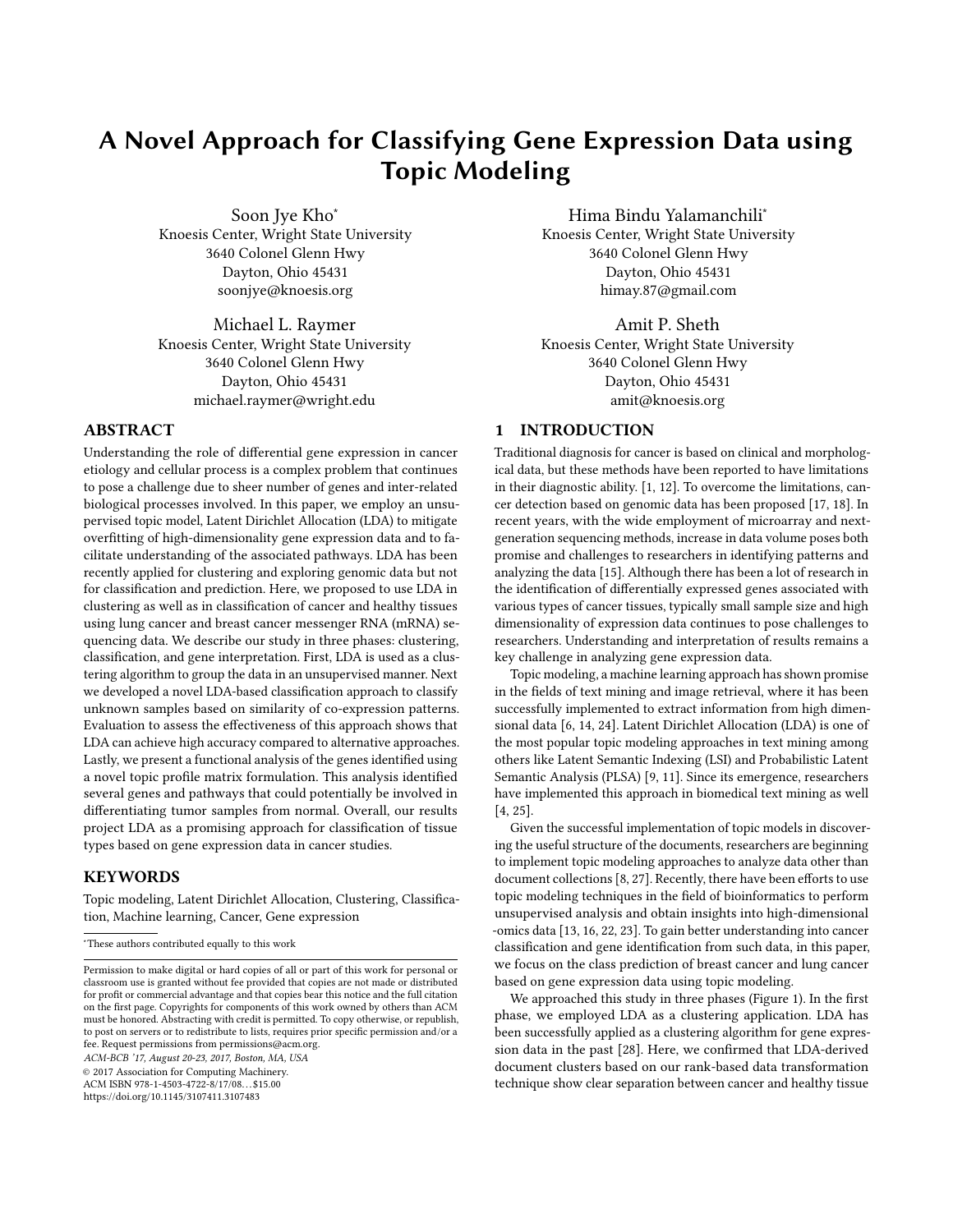samples. In the second phase, we investigated the application of LDA as a classification algorithm. This involved optimizing several algorithmic parameters including the number of topics and algorithm passes with respect to classification of gene expression data. We used 10-fold cross validation to estimate classification effectiveness. We compared our results with alternative machine learning techniques including Support Vector Machine (SVM), Naive Bayes and Random Forest classification, as well as Principal Component Analysis (PCA) and Hierarchical Clustering for unsupervised learning. In the third phase, we additionally investigated the effectiveness of LDA in identifying genes differentially regulated between cancer and normal tissues. We explored the degree to which specific topics identified by the LDA algorithm correspond to gene regulatory pathways which vary between tumor and normal tissues.

The remaining of this paper is organized as follows. In Section 2, we review the related work of implementing LDA in gene expression data. In Section 3, we describe data collection and preprocessing while in Section 4 we describe our proposed method, evaluation techniques, results from two data sets and interpretation of identified differentially expressed genes.

## 2 RELATED WORK

One of the challenges in using LDA for genetic studies is the nature of the data. The input of topic modeling is typically a simplified bag-of-words representation of a corpus. However, gene expression data is numerical in nature, and thus needs to be transformed into text to provide appropriate input for the LDA algorithm. The most commonly used transformation method is scaling the matrix and interpreting the discrete values as gene/word occurrences. The higher the expression value, the higher the frequency of the gene in the bag of words [\[3,](#page-6-19) [19\]](#page-6-20). One limitation using this approach is genes that have zero expression value will not be present in the training corpus. Consequently, this transformation approach is suitable for clustering and feature reduction, but not for classification because the test set might have genes that are unseen by the trained model.

More recently, Zhao et al. [\[28\]](#page-6-18) used a different transformation method for generating a corpus. For each gene, expression values were normalized to 0 (lower than median) or 1 (higher than median). The samples were then transformed into a bag-of-words, containing only genes with normalized value 1. This transformation method does not capture the deviation between samples. That is, two differentially expressed genes are treated the same regardless of the degree of deviation. Besides, this method is not feasible for imbalanced dataset as the cutoff point between two different classes could not be represented by median value. Rogers et al. [\[22\]](#page-6-16) used Latent Process Decomposition (LPD), a derivative of LDA, to capture the continuous nature of gene expression data. No significant difference in terms of accuracy has been reported using LPD compared to classical approaches like pLSA [\[3\]](#page-6-19).

To alleviate these limitations and broaden the range of applications using LDA, we propose a novel transformation strategy to generate bag of words. We adapted the gene ranking method from Wang et al. [\[26\]](#page-6-21), which is described in detail in Section [3.2.](#page-2-0) The rationale behind this ranking is that relative ordering of gene expression is generally stable in a particular type of normal human tissue but is widely disturbed in a diseased tissue. Ranking method

is able to capture the degree of deviation of gene expression across different samples and still enable gene interpretability of topics using topic profiles.

### 3 METHODS

#### 3.1 Data Collection and Filtering

We obtained the mRNA-Seq data of 229 breast invasive carcinoma samples and 98 lung squamous cell carcinoma samples from The Cancer Genome Atlas (TCGA) data portal <sup>[1](#page-2-1)</sup>. We artificially balanced the data using only the tumor samples with matched normals. Out of 229 breast cancer samples, 117 represent primary solid tumor and 112 represent solid normal tissue. Of the 98 lung cancer samples, half of the data (49) represent primary solid tumor and the other half (49) represent solid tissue normal. Both datasets have 60483 variables with an abundance of zero values – roughly 45% of the datasets. Genes that have zero expression value in more than 10% of samples were removed. This filtering step might remove some differentially expressed genes but such stringent threshold was used to prevent any bias (multiple bins having genes with exclusively zero expression value) that might arise in the preprocessing step. After filtering, a total of 23424 genes remained in the breast cancer data and 23996 genes remained in the lung cancer data.

### <span id="page-2-0"></span>3.2 Preprocessing

Here, we used a ranking approach to transform gene expression values into a bag-of-words. Within each sample, genes were sorted in ascending order based on their expression values. Expression values form a distribution that is divided into 20 bins. The performance of the algorithm is robust against the bin size (5, 10, 20, 30, 40 bins) and this is expected since the number of bins represents the relative ranking of expression level instead of absolute ranking (data not shown).

We chose 20 bins as a representative of the performed experiments. Actual expression values were then replaced with a quantized value (expression rank) based on its position. Value 1 indicates the group with lowest expression level and value 20 indicates the group with highest expression level. The combination of each gene with its corresponding expression rank (separated by a hyphen), generated a bag of words for each sample. For example, if gene BRCA1 was found in quantized bin 3 for a particular sample, the bag-of-words associated with that sample would include the word BRAC1-3 to represent the ranked and quantized expression of this gene. It is important to note that as a result of quantization, comparison between gene and word may not be absolute since one gene might represent many words across the samples. To extract gene-specific information from the LDA-derived model, it is thus necessary to develop a technique to reverse this one-to-many mapping and trace back genes from the corresponding words without deviating much from the expression rank (Section [4.2\)](#page-4-0). After the transformation, the breast cancer data corpus had 229 documents and 23424 words within each document. The lung cancer data corpus had 98 documents and each document contained 23996 words.

<span id="page-2-1"></span><sup>1</sup>https://portal.gdc.cancer.gov/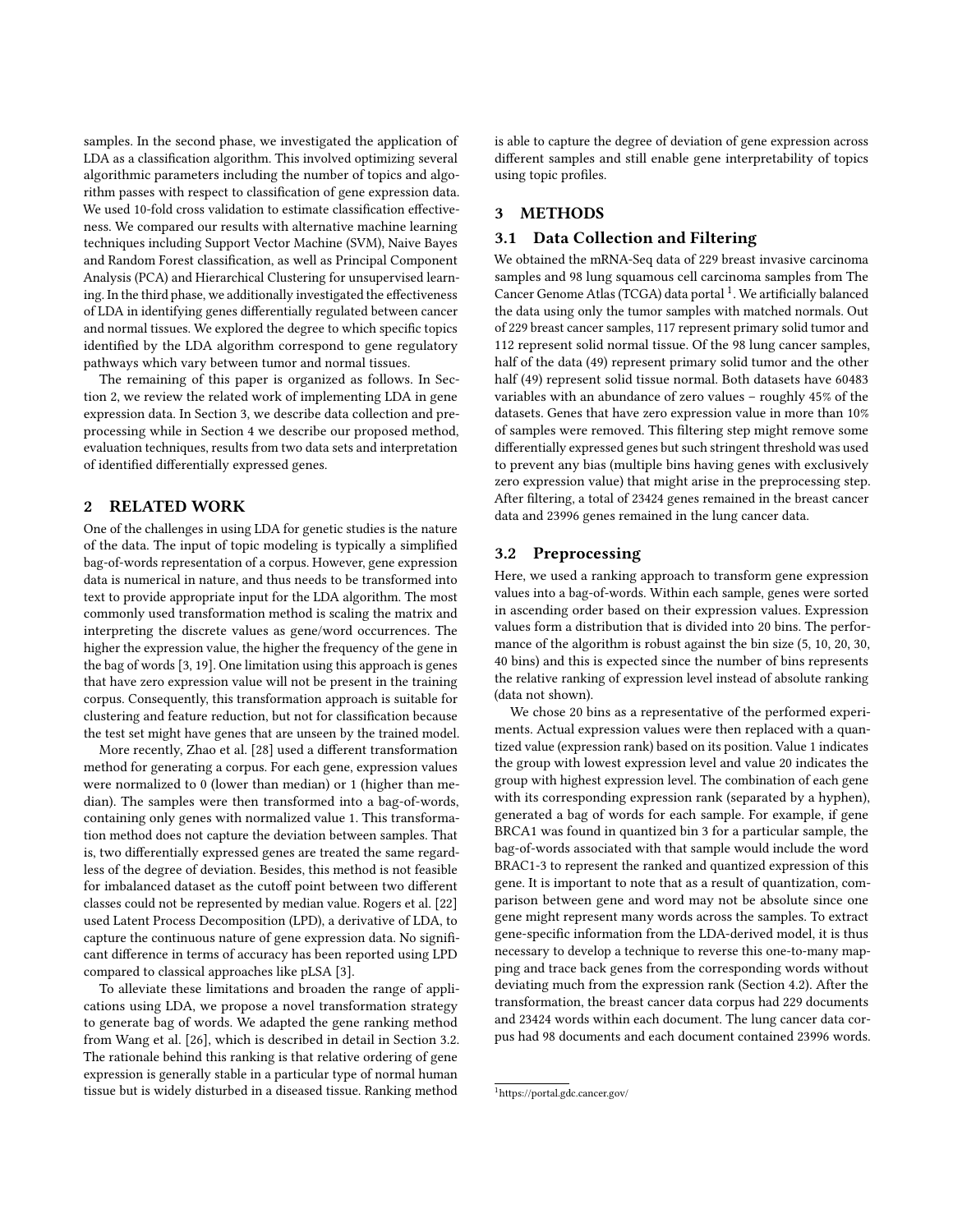<span id="page-3-0"></span>

Figure 1: Flowchart of the proposed approach. Highlighted boxes represent the sequence of steps involved. Dashed lines divide the analysis into four groups: Training, Clustering, Classification and gene interpretation. Barplots represent the topic distribution of samples.

#### 4 RESULTS AND ANALYSIS

For each dataset, LDA was implemented using an open-source Python library, Gensim [\[21\]](#page-6-22). The number of passes and number of topics were set to 10 and 3 respectively. These parameters were determined experimentally to provide the optimum performance (data not shown). The LDA algorithm produces two matrices: the topic-sample matrix, which expresses the computed probability of topics in a particular sample (document), and the topic-word matrix, containing the probability distribution over all available words for each topic. The LDA-derived matrices were utilized to perform analysis in 3 phases: clustering, classification and gene interpretation.

### 4.1 Clustering

Average topic distributions of samples from each class (normal and cancer) are depicted in Figure [2.](#page-3-1) This topic-sample matrix can be used for feature extraction/projection in a manner analogous to principal component analysis (PCA). Each column vector of the topic-sample matrix represents a single sample. There is one value in this vector for each topic, expressing the degree of association between the topic and the sample. Complete-linkage and euclidean-distance-based Hierarchical Clustering was applied on the topic-sample matrix to cluster the samples with similar probability distributions. The heatmap in Figure [2](#page-3-1) shows that for both breast cancer and lung cancer data, samples were clearly grouped together into two classes, cancer and normal. Colors from red to green in the heatmap represent topic probabilities of the samples, ranging from 0 to 1.

The clustering result from LDA was compared with other conventional clustering and projection methods including hierarchical clustering and PCA. Hierarchical clustering was directly applied to

<span id="page-3-1"></span>

Figure 2: Topic probability distribution and Hierarchical clustering of samples using derived topic probability for (a) breast carcinoma and (b) lung squamous cell carcinoma. Bar plots represent average topic-sample probability for the 3 topics. Heat map shows the clustering of samples into two classes.

the raw expression values for breast cancer (23424 genes) and lung cancer (23996 genes). PCA was first used to transform the original data into components that retain 90% of the variance. Hierarchical clustering was then applied on the transformed data. For both datasets, cluster purity and number of misclassified samples were calculated using Equation [1](#page-3-2) to evaluate the clustering performance.

<span id="page-3-2"></span>
$$
Purity = 1/N \sum_{i=0}^{k} max_j |c_i \cap t_j|
$$
 (1)

Where N = number of data points,  $k =$  number of clusters,  $c_i =$ a cluster in K,  $t_i$  = classification that has the maximum count for  $\frac{c}{\text{c}_i}}$  cluster  $c_i$ .

Table [1](#page-4-1) shows the clustering results of the three methods where the number of clusters (K) is fixed at 2, 3, and 4 clusters. Overall, LDA clusters align more closely to known cancer/healthy tissue labels than those obtained by PCA and Hierarchical Clustering. One advantage of LDA-based clustering for gene expression data may be its mutually non-exclusive assumption. Most non-fuzzy clustering approaches have a mutually exclusive/independence assumption that a sample/gene is restricted to only one cluster. This assumption might not be logical for gene expression data largely when a sample/gene share characteristics with more than one cluster (that is one gene can be involved in different pathways). Thus using LDA for clustering of gene data would reflect the complex interplay between genes and pathways and improve quality of the results.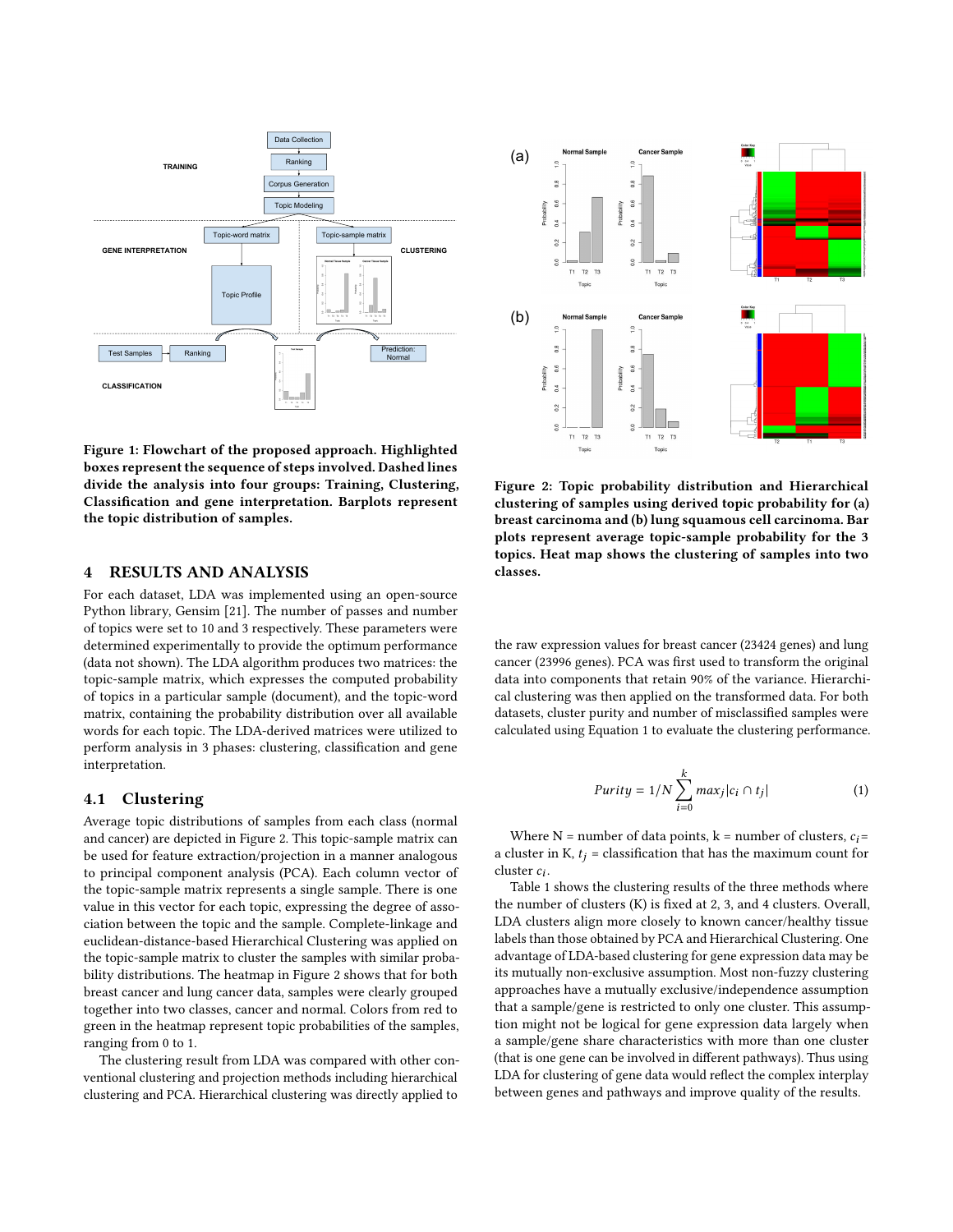| Method                            | Κ | Breast cancer                |                | Lung cancer                  |                |  |
|-----------------------------------|---|------------------------------|----------------|------------------------------|----------------|--|
|                                   |   | No. of Misclassified Samples | Cluster Purity | No. of Misclassified Samples | Cluster Purity |  |
|                                   |   | 11                           | 0.952          |                              | 0.990          |  |
| Latent Dirichlet Allocation (LDA) | 3 | 11                           | 0.952          |                              | 0.990          |  |
|                                   | 4 | 11                           | 0.952          |                              | 0.990          |  |
|                                   |   | 112                          | 0.512          | 43                           | 0.561          |  |
| <b>PCA</b>                        | 3 | 112                          | 0.512          | 43                           | 0.561          |  |
|                                   | 4 | 109                          | 0.524          | 43                           | 0.561          |  |
|                                   |   | 112                          | 0.511          | 48                           | 0.510          |  |
| <b>Hierarchical Clustering</b>    | 3 | 112                          | 0.511          | 19                           | 0.806          |  |
|                                   | 4 | 112                          | 0.511          | 15                           | 0.847          |  |

<span id="page-4-1"></span>Table 1: Clustering results of LDA-derived topic probabilities, PCA reduced features, and Hierarchical Clustering.

#### <span id="page-4-0"></span>4.2 Classification

In this section, we propose a novel approach to classification using LDA-based topic modeling, and explore the effectiveness of the proposed method in distinguishing gene expression patterns in breast and lung cancer tissues from those in healthy tissue. In contrast to the work by [\[3\]](#page-6-19) where LDA is solely used as a feature extraction method and requires running LDA on both training and testing data, the approach proposed here applies the LDA algorithm only to the training data.

First, training of the LDA algorithm proceeds in the same manner as described previously for LDA-based clustering. For testing, LDAderived topic-sample and topic-word matrices from the trained model are employed. To revert/collapse the genes from their corresponding words, expression rank and probabilities of all words representing a gene are taken and normalized over the entire probability distribution (Equation [2\)](#page-4-2):

<span id="page-4-2"></span>
$$
exp_g = \frac{\sum_{j=1}^{j} rank_g^{j} \times prob_g^{j}}{\sum_{j=1}^{j} prob_g^{j}}
$$
 (2)

where  $exp<sub>q</sub>$  represents the collapsed expression rank of a gene  $q$ , j is the total number of words that representing gene g. rank $q \in$  $(rank_g^1, rank_g^2, ..., rank_g^j)$  is a vector of rank extracted from words and  $\frac{1}{\rho}$   $\int \rho^2$  ( $prob_g^1$ ,  $prob_g^2$ , ...,  $prob_g^j$ ) is the vector of corresponding д д probabilities for the words.

Combining the topic-word probabilities in this manner results in a new topic-gene matrix, in which each topic is associated with a specific rank value for each gene. The resulting topic profile facilitates subsequent classification.

To classify a test sample based on the trained LDA, we need to determine topic probability distribution of the test sample. First, the same pre-processing step described for clustering is applied to the test data, resulting in a bag-of-words based on ranked gene expression for each test sample. Then similarity (MSE) between testing data and each topic profile was calculated using Equation [3.](#page-4-3) The lower the MSE, the more similar the topic.

<span id="page-4-3"></span>
$$
MSE = \sum_{g=1}^{g} (exp_g - bin_g)^2
$$
 (3)

Where  $exp_q$  represents the collapsed expression rank of gene  $g$  in a topic profile and  $\sin a$  represents expression rank of gene  $q$  in test sample. Gaussian normalization was performed to reduce the range of the MSE, thus avoiding overflow errors in computation, without affecting the variation between topics and the softmax function (Equation [4\)](#page-4-4) is applied to ensure that the probability distribution properly sums to 1.0 [\[5\]](#page-6-23). The probability distribution determined from similarity is used for prediction.

<span id="page-4-4"></span>
$$
SoftmaxOutput = \frac{e^{sMSE}}{\sum_{k=1}^{k} e^{sMSE}}
$$
(4)

 $\frac{\mathbf{L}_{k=1}}{\mathbf{L}_{k=1}}$  The performance of our classification approach was compared with popular supervised methods including SVM, Naive Bayes and Random Forest classifiers using 10-fold cross validation. Traditional metrics for comparison like accuracy, precision, recall and F-measure were applied. As shown in Table [2,](#page-5-0) LDA achieves a competitive performance comparable to other algorithms.

#### 4.3 Gene Interpretation

We utilized topic profiles from the two data sets to perform pathway analysis and disease annotation of differentially expressed genes within each topic. A list of differentially expressed genes (DEGs) is extracted by computing the difference in expression rank of each topic with a baseline. For the experiments shown here, topic 3 was chosen as the baseline in both breast cancer and lung cancer datasets, since it shows the highest probability in normal samples (Figure [2\)](#page-3-1). DEGs were then identified from all other topics (1 and 2 in this case). A threshold rank-difference of 5 was used to extract the significant genes and also limit the number of genes for further analysis. Thus, the extracted genes have at least 5 ranking changes between normal and tumor that could potentially represent significant dysregulation in our analysis.

We examined the pathway enrichment of the differentially expressed genes using DAVID Bioinformatics Resources 6.8  $^2$  $^2$  [\[10\]](#page-6-24) to explore the KEGG pathway database. Figures [3](#page-5-1) and [4](#page-5-2) show the number of genes and statistically enriched pathways in the topics for breast cancer and lung cancer, respectively.

The relevance of the identified differentially expressed genes was validated using the DAVID bioinformatics suite [\[10\]](#page-6-24) and the

<span id="page-4-5"></span><sup>2</sup>https://david.ncifcrf.gov/home.jsp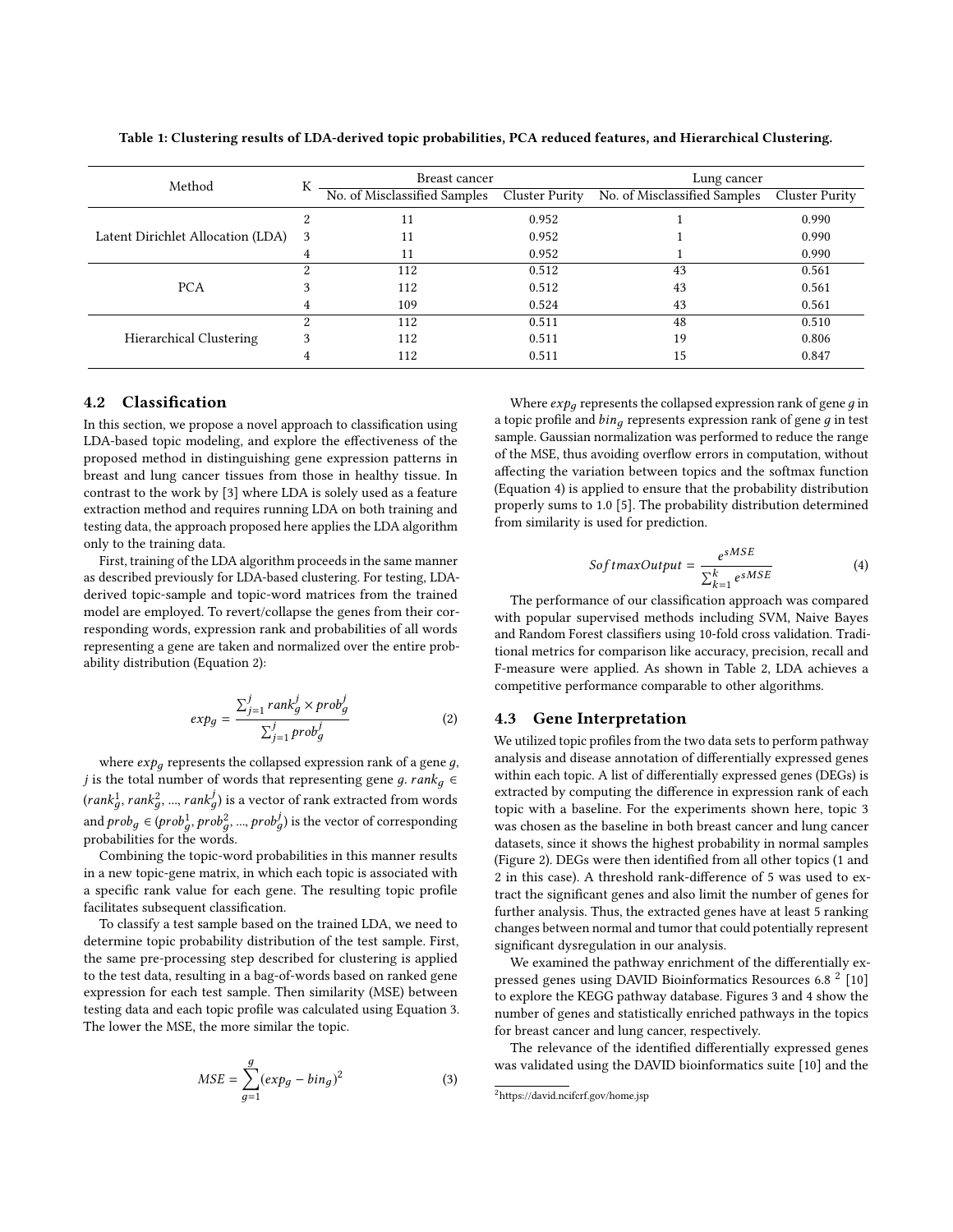<span id="page-5-0"></span>Table 2: Classification results of our proposed approach and three supervised algorithms: SVM, Naive Bayes, and Random Forest.

| Breast cancer |           |          |             | Lung cancer |               |           |          |             |             |
|---------------|-----------|----------|-------------|-------------|---------------|-----------|----------|-------------|-------------|
|               | F-measure | Accuracy | Specificity | Sensitivity |               | F-measure | Accuracy | Specificity | Sensitivity |
| LDA           | 0.991     | 0.991    | 1.000       | 0.983       | LDA           | 0.990     | 0.990    | 1.000       | 0.980       |
| <b>SVM</b>    | 0.970     | 0.978    | 0.973       | 0.966       | <b>SVM</b>    | 0.969     | 0.969    | 0.980       | 0.959       |
| Naive Bayes   | 0.974     | 0.974    | $1.000\,$   | 0.945       | Naive Bayes   | 0.980     | 0.980    | 0.980       | 0.980       |
| Random Forest | 0.987     | 0.987    | 0.991       | 0.983       | Random Forest | 0.990     | 0.990    | 1.000       | 0.980       |

<span id="page-5-1"></span>

Figure 3: Functional annotation of dysregulated genes in breast cancer. Venn diagram of differentially expressed genes in Topic 1, in Topic 2 for breast cancer. Tables represent the affected pathways for each subset of genes, and their adjusted  $p$ -value. The lower the adjusted  $p$ -value, the higher the significance of pathway.

NIH genetic association database (GAD) [\[2\]](#page-6-25). The DEGs were extracted by comparing the expression profile for normal and tumor samples. For each gene, its expression rank  $(exp_q)$  in topic profile matrix (∼24000×3) was multiplied with respective topic probability distribution of normal group  $(3\times1)$  and tumor group  $(3\times1)$ . This would generate two expression profiles: one for normal samples (∼24000×1) and one for tumor samples (∼24000×1). The difference in expression rank between these two profiles was computed. Top 250 DEGs was extracted both for breast cancer and lung cancer and annotated using DAVID Bioinformatics Resources 6.8 in terms of GAD disease. Table [3](#page-5-3) shows the top 5 highly related diseases which are ranked ascendingly according to their adjusted p-value.

As expected, for the gene list extracted from breast cancer data corpus, 'breast cancer' is the disease with highest enrichment (lowest adjusted  $p$ -value) and for lung cancer data corpus, 'smoking cessation' and 'chronic obstructive pulmonary disease' are highly enriched.

<span id="page-5-2"></span>

Figure 4: Functional annotation of dysregulated genes in lung cancer. Venn diagram of differentially expressed genes in Topic 1, in Topic 2 for Lung Cancer. Tables represent the affected pathways for each subset of genes, and their adjusted  $p$ -value. The lower the adjusted  $p$ -value, the higher the significance of the pathway.

<span id="page-5-3"></span>Table 3: Top 5 annotated diseases, arranged in ascending order of adjusted p-value, from breast and lung cancer DEGs.

| <b>Breast Cancer</b>   | Adj. p-<br>value | Lung Cancer                                | Adj. $p-$<br>value |
|------------------------|------------------|--------------------------------------------|--------------------|
| Breast cancer          | $2.7E - 2$       | Cleft lip, cleft palate                    | $3.7E - 1$         |
| Alzheimer's<br>disease | $1.7E-1$         | Smoking cessation                          | $4.0E - 1$         |
| Chorioamnionitis       | $2.4E - 1$       | Chronic obstructive pul-<br>monary disease | $9.2E - 1$         |
| Colorectal cancer      | $3.6E - 1$       | Breast cancer                              | $9.5E - 1$         |
| Lung cancer            | $4.3E-1$         | Leukemia, lymphocytic,<br>chronic, B-cell  | $9.5E - 1$         |

#### 5 DISCUSSION

Many approaches to diagnostic classification based on mRNA expression focus primarily on differential expression. The LDA-based approach described here differs in that the focus is primarily on co-expression. Just as textual LDA attempts to group co-occurring